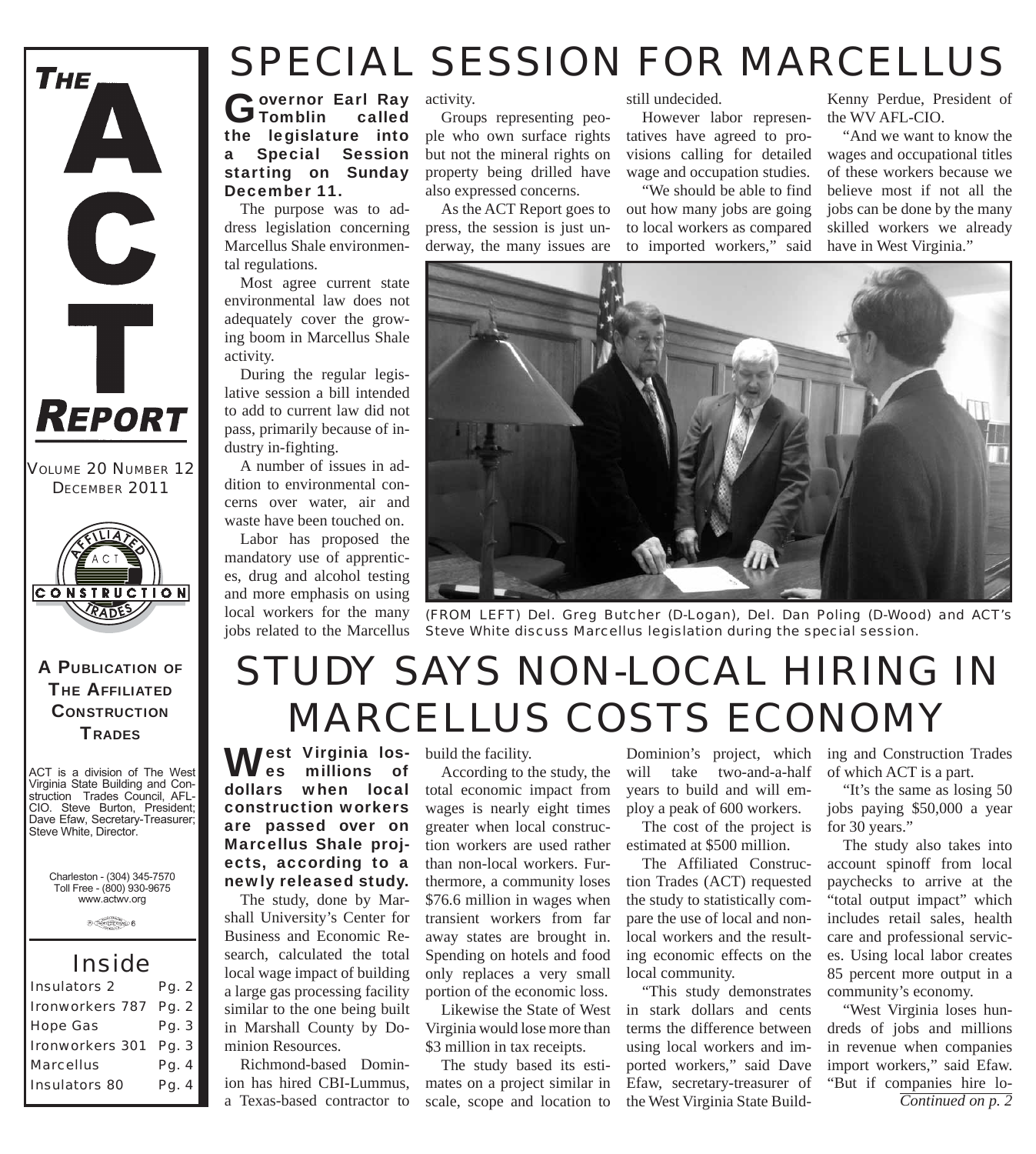#### *INSULATORS QUESTION SUBCONTRACTOR*

Representatives of Insulators Local 2 are questioning if specifications are being followed for a project at Camp Dawson.

The Army National Guard is building a Joint Interagency Training and Education Center Project at Camp Dawson located in Preston County.

Whiting-Turner from Baltimore is the general contractor and the subcontractor in question is Hall Industrial Insulation Inc.

Hall is from the Cleveland, Ohio area and has brought their workers to the project.

According to Insulator 2 Business Representative Tom Mulholland the specifications for the project clearly state the mechanics on the project must have successfully completed an apprenticeship

program certified by the U.S. DOL Bureau of Apprenticeship and Training.

Mulholland does not believe this specification, and others, are being followed.

After talking to the general contractor and architect, Mulholland called upon elected officials for assistance.

He also set up a banner and distributed informational handbills raising questions about a number of quality specifications.

Mulholland is also talking to workers on the project who think they may not be getting paid properly.

Congressman David McKinley (R-Ohio) wrote back to Mulholland on December 5 and shared a response he got from Major General James Hoyer who was responding to concerns McKinley raised earlier.

"We have addressed these concerns with the general contractor and given him a timeframe to respond," wrote Hoyer on December 2.

Hoyer is the Adjutant General over all Army Guard activities in the state.

"We just want a fair and level playing field to compete," said Mulholland. "We want to make sure the specifications are being followed and that Hall is not getting an unfair advantage."



*USING A BANNER to raise awareness about possible specifications issues are Insulator Agent Mike Loeffert, and insulator mechanic Ric Jones of Kingwood, WV at the Camp Dawson site in Preston County.* 

#### *PARKERSBURG IRON WORKERS 787 TAKE APPRENTICE APPLICATIONS*

Tron Workers Local<br>
787 Joint Apprenticeship Committee (JAC) now accepts applications every Wednesday for their apprenticeship program.

out the application at 303 Erickson Boulevard, Parkersburg in person, during regular Wednesday business hours: 8:00 am – noon and 1:00 pm – 4:30 pm.

Applicants must be at least 18 years old, capable of performing work of the Iron Worker trade, be a high must pass a substance abuse school graduate or have a

ron Workers Local GED, and pass an aptitude test given by the Parkersburg Workforce office.

In addition an applicant must live within Local 787's area for at least one year prior to applying.

Those interested must fill cal 787 in Ohio includes the The area covered by Lo-Counties of Athens, Meigs, Morgan, Noble, and Washington; in West Virginia: Calhoun, Doddridge, Gilmer, Jackson, Lewis, Mason, Pleasants, Ritchie, Roane, Upshur, Wirt and Wood Counties.

> If selected, a candidate test.

The Iron Workers Joint Apprenticeship Training Program teaches in the classroom as well as on-the-job.

Classes are held evenings and Saturdays, allowing onthe-job learning while getting paid.

The goal is to educate new workers how to safely, efficiently, and effectively perform all aspects of the trade.

Class consists of a variety of applications including structural, ornamental, rod and reinforcing, as well as mathematics, welding, and rigging.

The Iron Worker apprenticeship process is a four

year program with wage rates starting out at 50% of Journeyman scale with full benefits.

Increases are given every six months until training is complete.

Applications will be kept on file for a year.

No applicant will be rejected because of race, color, religion, national origin or sex.

Iron Workers Local 787 JAC will take affirmative action to provide equal opportunities in apprenticeship.

For more information contact Dan Slavin, Apprenticeship Coordinator, at 304-485- 6231.

#### *STUDY*

*CONTINUED FROM P. 1*

cally it leads to significant economic growth."

While the service industry, with its historically lower paying jobs, will see an upswing when non-local construction workers are used, other industries, such as retail and medical services, will experience a significant drop, according to the study.

The study examined only the labor impact of the project and didn't take into account possible losses in local revenue due to companies importing their building materials and supplies.

According to Efaw, local workers are trained and certified drug-free with a successful track record working in the gas industry.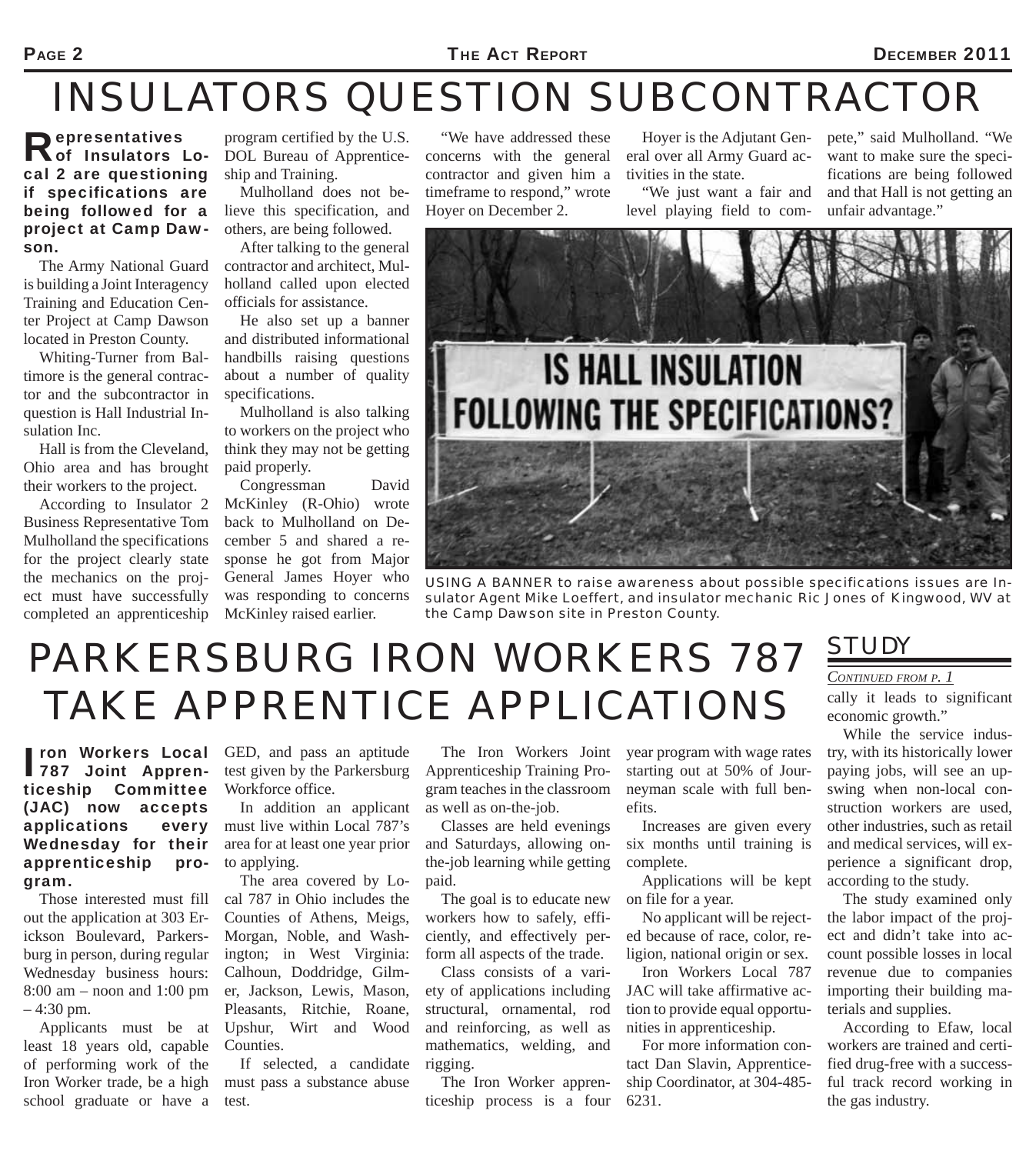#### *DOMINION'S SUBSIDIARY HOPE GAS LOSES ON WALL ST., WANTS CUSTOMERS TO PAY*

On September 16 Hope Gas, a subsidiary of Dominion, filed a revised request with the West Virginia Public Service Commission to approve a recalculation of its gas rate – the price Hope pays for its raw natural gas.

The recalculation could result in an estimated 34% increase in the rate customers pay for gas.

One reason Hope claims they are paying a higher than market rate for natural gas is because they took a gamble

**n** September 16 on Wall Street in the futures market, hedging their bets on the market price of natural gas.

> Last year Hope thought the price of natural gas would continue to increase, so they purchased "natural gas future contracts."

Hope's gas futures contracts represent large volumes of gas at fixed prices for the next year. Unfortunately for Hope, and maybe for West Virginia customers, the gas market prices decreased and Hope is now left paying much higher than prevailing market rates for their gas.

Since 2005 Hope Gas'

stock market gambling has consistently produced extremely large above market gas costs. Now they want the customers to pay for their bad bets in the future's market.

The Affiliated Construction Trades has petitioned to intervene on the matter Hope Gas has brought before the PSC. If approved they intend to present evidence of alternative gas price hedging strategies that can be used under certain circumstances so as to reduce the market risk of Hope Gas future's market hedges, and therefore limit the level of higher-thanmarket costs to West Virginia

customers.

"When Hope Gas makes huge profits do they share them with their customers or shareholders?", asked Steve White ACT Director.

"Now that they've made

a mistake that has cost them money they think the customer should be the ones to suffer – we disagree. The Trades Council doesn't want to see West Virginians paying for Hope Gas' mistakes."

#### *IRON WORKERS 301 WANTS APPRENTICES*

The Iron Workers<br>
Local 301 Apprenticeship Training Program in Charleston is accepting applications for their Winter term.

Applications are taken year round, Monday thru Friday, at 2425 Hampshire Drive in Charleston, from 8:00 am to 4:00 pm.

To be considered in the upcoming class you must submit your application no later than Friday, January 13.

An aptitude test will be given on Saturday, January 14 and interviews on Saturday, January 21.

The Iron Workers Joint Apprenticeship Training Program teaches in the classroom as well as on-the-job.

Classes are held two nights a week, allowing on-the-job learning while getting paid.

The goal is to educate new workers how to safely, efficiently, and effectively perform all aspects of the trade.

Class consist of a variety of applications including structural, ornamental, and reinforcing, as well as mathematics, welding, and rigging.

The Apprenticeship is a three year program starting out at 60% of Journeyman wage scale with full benefits.

Increases are given every six months until training is complete.

Applicants must be at least 18 years of age, have a high school diploma or GED, and live, for at least the last year, in the area covered by Local 301 which includes the WV Counties of Boone, Braxton, Clay, Fayette, Kanawha, Lincoln, Logan, McDowell, Mingo, Nicholas, Putnam, Raleigh, Webster, Wyoming and the southern half of Randolph.

Also included are the Virginia Counties of Buchanan, Dickerson, Russell, Tazewell, Wise and Washington, and Pike County Kentucky.

If selected, a drug test will also be required.

All applications will be received without regard to race, color, religion, national origin, or sex.

For more information contact Rick Barker, Apprenticeship Coordinator, at 304-342- 5343 or visit their web site at ironworkers301.com.

# *OPERATING ENGINEERS GET NEW CRANE FOR TRAINING*

*OPERATING ENGINEERS LOCAL 132 Business Manager Tommy Plymale (center) poses with Training Director Chuck Parker (left) and Assistant Business Manager Rodney Marsh in front of a new Manitowoc 11000 crane.* 

*The Apprenticeship and Training program recently purchased the 110 ton crane which has 150 feet of main boom and a 30 foot jib. It also has green technology from the tier-4 engine which cuts the exhaust emissions and has different hoisting configurations to save fuel and improve production.*

*According to Training Director Chuck Parker the new crane has the newest technology which is quite different than older cranes. The goal of the program is to make sure members keep up with current technology.*